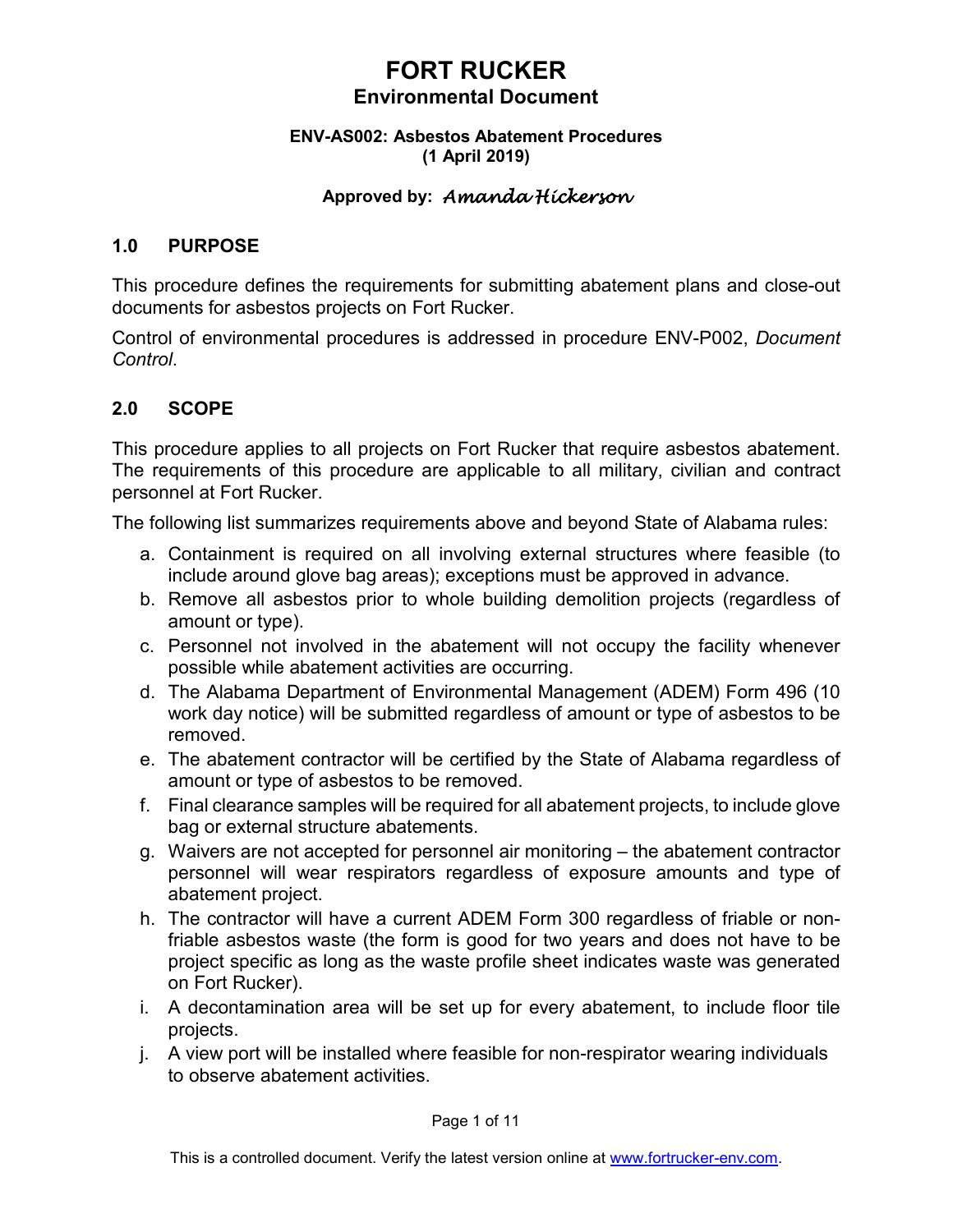# **FORT RUCKER**

### **Environmental Document**

### **ENV-AS002: Asbestos Abatement Procedures (1 April 2019)**

### **3.0 DEFINITIONS**

| <b>Term</b>               | <b>Definition</b>                                                           |
|---------------------------|-----------------------------------------------------------------------------|
| <b>ADEM</b>               | Alabama Department of Environmental Management                              |
| <b>AHERA</b>              | Asbestos Hazard Emergency Response Act                                      |
| <b>AMT</b>                | <b>Asbestos Management Team</b>                                             |
| <b>AMCO</b>               | Asbestos Management Control Officer                                         |
| <b>COR</b>                | <b>Contracting Officer's Representative</b>                                 |
| <b>DPW-ENRD</b>           | Directorate of Public Works, Environmental and Natural                      |
|                           | Resources Division, located in Building 1121; Phone: 334-255-               |
|                           | 1024 or 334-255-2080                                                        |
| <b>External Structure</b> | Structure that is outside of a building, including, but not limited         |
|                           | to, siding, piping, and storage tanks.                                      |
| <b>NVLAP</b>              | National Voluntary Laboratory Accreditation Program                         |
| <b>PE</b>                 | Project Engineer (Government Employee, Corps of Engineers);                 |
|                           | A government representative who performs oversight of                       |
|                           | contract work, including asbestos abatement, being performed                |
|                           | on the installation. All PE personnel who provide oversight for             |
|                           | asbestos abatement projects must be trained asbestos                        |
|                           | supervisors or accompanied by a trained asbestos supervisor.                |
| <b>PPE</b>                | <b>Personal Protective Equipment</b>                                        |
| QAE                       | Quality Assurance Evaluator (Government Employee): A                        |
|                           | government representative who performs oversight of contract                |
|                           | work, including asbestos abatement, being performed on the                  |
|                           | installation. All QAE personnel who provide oversight for                   |
|                           | asbestos abatement projects must be trained asbestos                        |
|                           | supervisors or accompanied by a trained asbestos supervisor.                |
| QC                        | Quality Control (Prime Contractor Employee): A prime                        |
|                           | contractor representative who performs oversight of contract                |
|                           | work, including asbestos abatement, being performed on the<br>installation. |
| <b>Independent Party</b>  | A company or person who performs independent oversight of                   |
| Oversight (Air            | air quality monitoring during asbestos abatement work.                      |
| Monitoring)               | Independent oversight means the party has no economic,                      |
|                           | political, or other polarized interest in the performance of the            |
|                           | entity being overseen. The independent party must have                      |
|                           | successfully passed a NIOSH 582 training course.                            |
| <b>USAACE</b>             | United States Army Aviation Center of Excellence                            |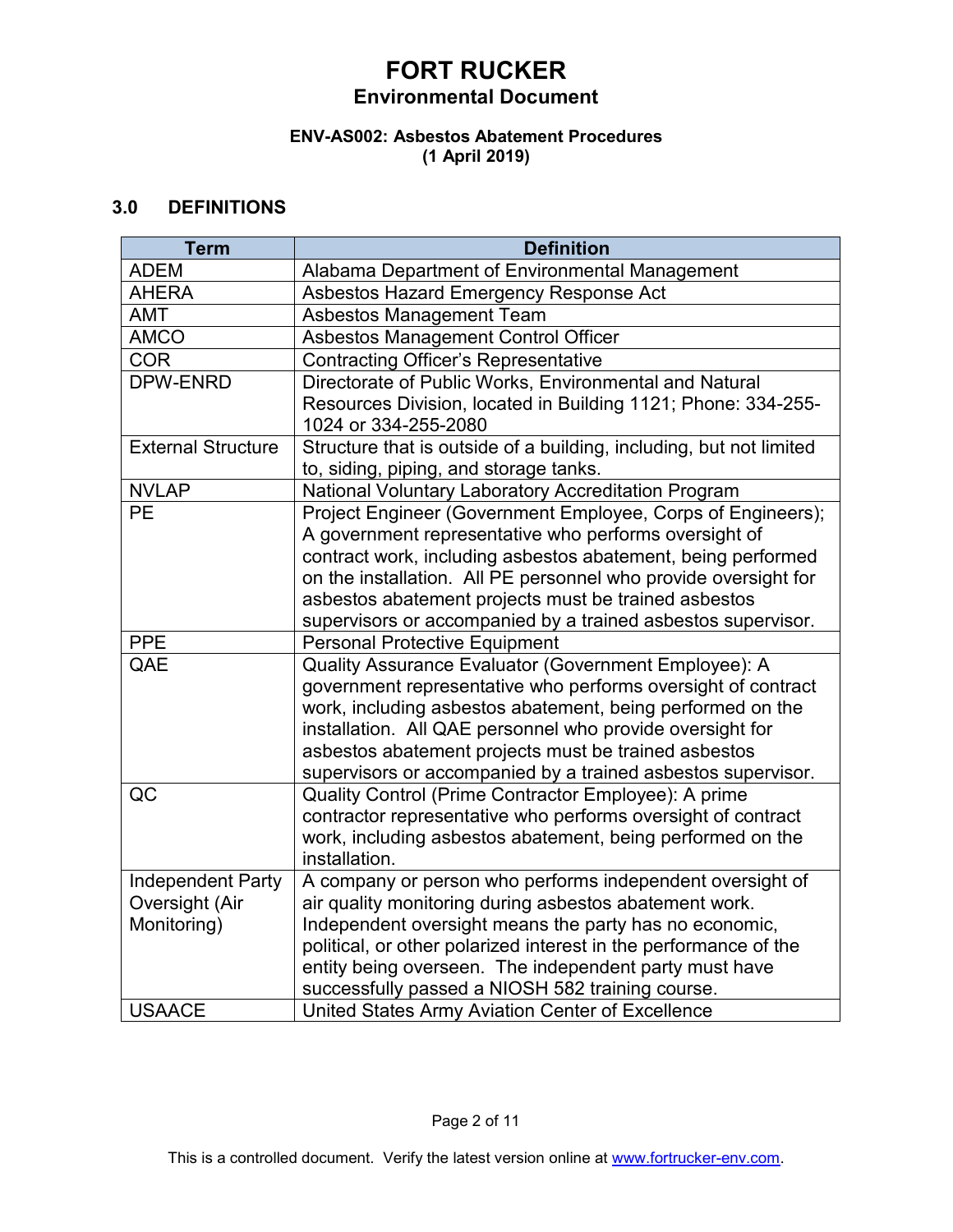### **ENV-AS002: Asbestos Abatement Procedures (1 April 2019)**

### **4.0 RESPONSIBILITIES**

It is the responsibility of the military, civilian or contract personnel conducting asbestos abatement operations to follow these procedures regardless of the amount or type of asbestos to be removed. If suspected asbestos containing material that was not previously identified is discovered during the course of a renovation project, the renovation work will stop until the material is sampled and a determination on the appropriate action to be taken is made.

### **5.0 PROCEDURE**

### **5.1 Asbestos Surveys/Sampling**

- 5.1.1 All asbestos surveys must be conducted by either AHERA-certified, stateaccredited, in-house personnel or the project may be undertaken on a contract basis with a qualified firm that employs a state-accredited asbestos inspector. Project specific National Environmental Policy Act (NEPA) documentation will identify who will be responsible for the survey depending on the scope of the project. All surveys will be conducted in accordance with the requirements in the Asbestos Management Plan and coordinated with Directorate of Public Works, Environmental and Natural Resources Division (DPW-ENRD).
- 5.1.2 All sampling required for asbestos projects, including clearance sampling (unless being performed on-site by an individual with a valid certificate of completion of a NIOSH 582 course), must be analyzed by a NVLAP certified lab that has a current certification. A copy of this certification must be provided as part of the submittal.

### **5.2 Pre-work**

- 5.2.1 An Asbestos Abatement Work Plan will be developed in accordance with the USAACE Form 2739, *Asbestos Abatement Work Plan*, for each project prior to being allowed to begin work as specified in the Fort Rucker Asbestos Management Plan. Notification to the State of Alabama utilizing ADEM Form 496 will NOT occur until the Asbestos Management Team (AMT) and Contracting Officer's Representative (COR) have provided WRITTEN APPROVAL of the asbestos abatement plan.
- 5.2.2 The Asbestos Abatement Work Plan will include the following, and will be submitted as two hard copies and one electronic copy to the AMT and COR:
	- 5.2.2.1 Current certificates for the asbestos abatement company and personnel to include (ensure social security numbers or other sensitive items are blacked out on the submittal):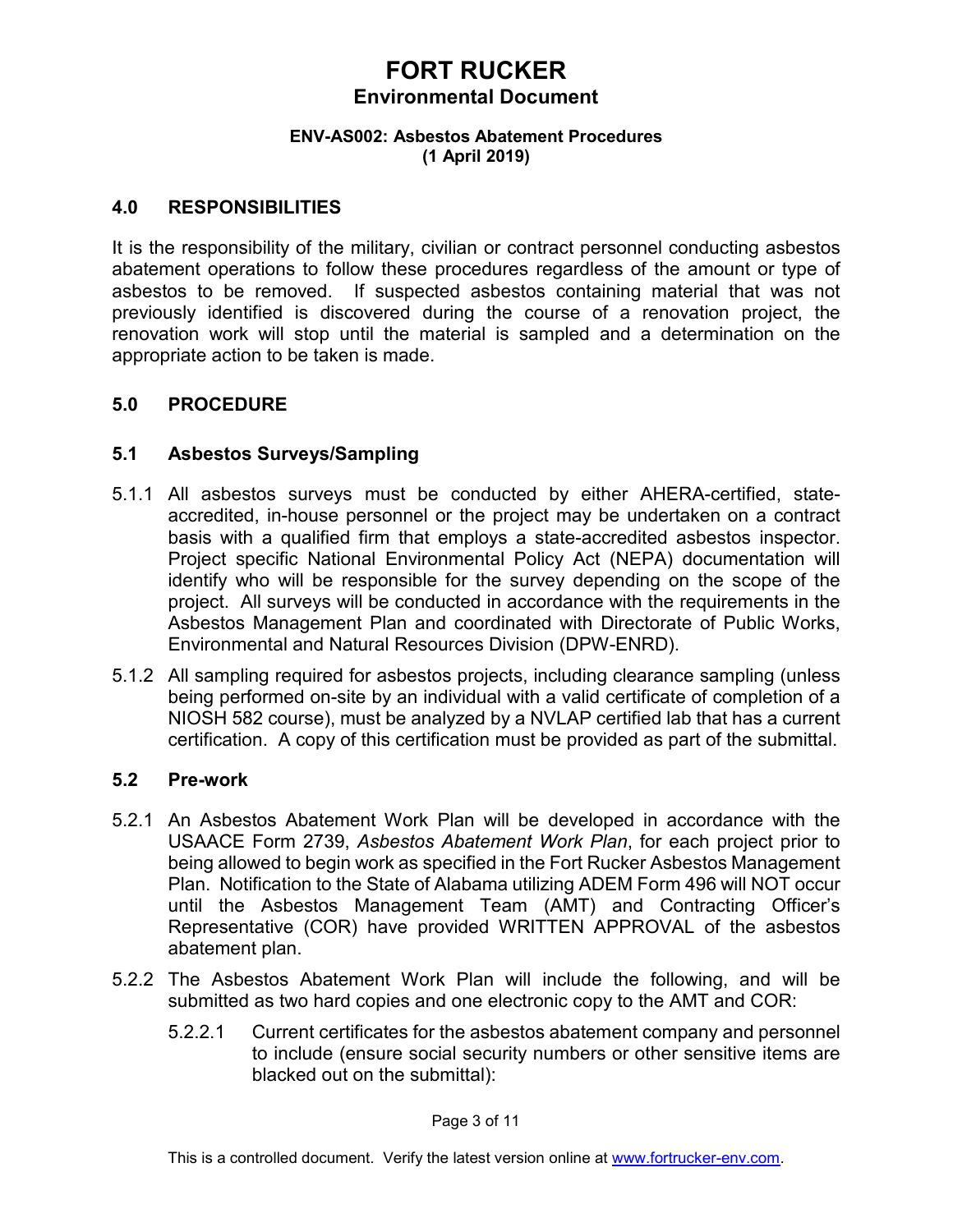### **ENV-AS002: Asbestos Abatement Procedures (1 April 2019)**

- 5.2.2.1.1 Current certificate that authorizes the company to remove asbestos containing materials as issued by ADEM
- 5.2.2.1.2 State Licensing Board for General Contractors Certificate issued by the State of Alabama indicating that the company can perform abatement
- 5.2.2.1.3 Current training certificate from an Alabama Safe State approved training provider for EACH individual that will participate in the abatement (Asbestos Abatement Supervisor, Worker, and/or Inspector); a current list of approved training providers can be found online at [https://alabamasafestate.ua.edu/environmental](https://alabamasafestate.ua.edu/environmental-accreditation/lead-based-paint-abatement/index.php)[accreditation/lead-based-paint-abatement/index.php](https://alabamasafestate.ua.edu/environmental-accreditation/lead-based-paint-abatement/index.php) under "Approved Abatement Training Providers"
- 5.2.2.1.4 Current Alabama Safe State Certificate of Accreditation for EACH individual that will participate in the abatement
- 5.2.2.1.5 Current physician's statement for each individual that will be involved in the asbestos abatement project which states that the worker is able to work around asbestos and wear a respirator in accordance with 29 CFR 1926.1101(M)(2)
- 5.2.2.1.6 Current credentials for the qualified independent party that will perform air monitoring as outlined in 5.2.2.6
- 5.2.2.1.7 Current waste certification letter from ADEM authorizing contractor to dispose of asbestos containing material at a specific permitted landfill (provided from ADEM after submittal of an ADEM Form 300, *Solid Waste Profile Sheet*)
- 5.2.2.1.8 Current certification and/or accreditation for personnel conducting asbestos survey (if not completed by Fort Rucker personnel)
- 5.2.2.2 Detailed description of the location of the abatement and the amount and type of asbestos that is planned for the abatement, including a diagram
- 5.2.2.3 Detailed description of the work practices that will be implemented during the abatement activities (the plan should ONLY include those practices that will be used in the particular project, not a list of every practice available)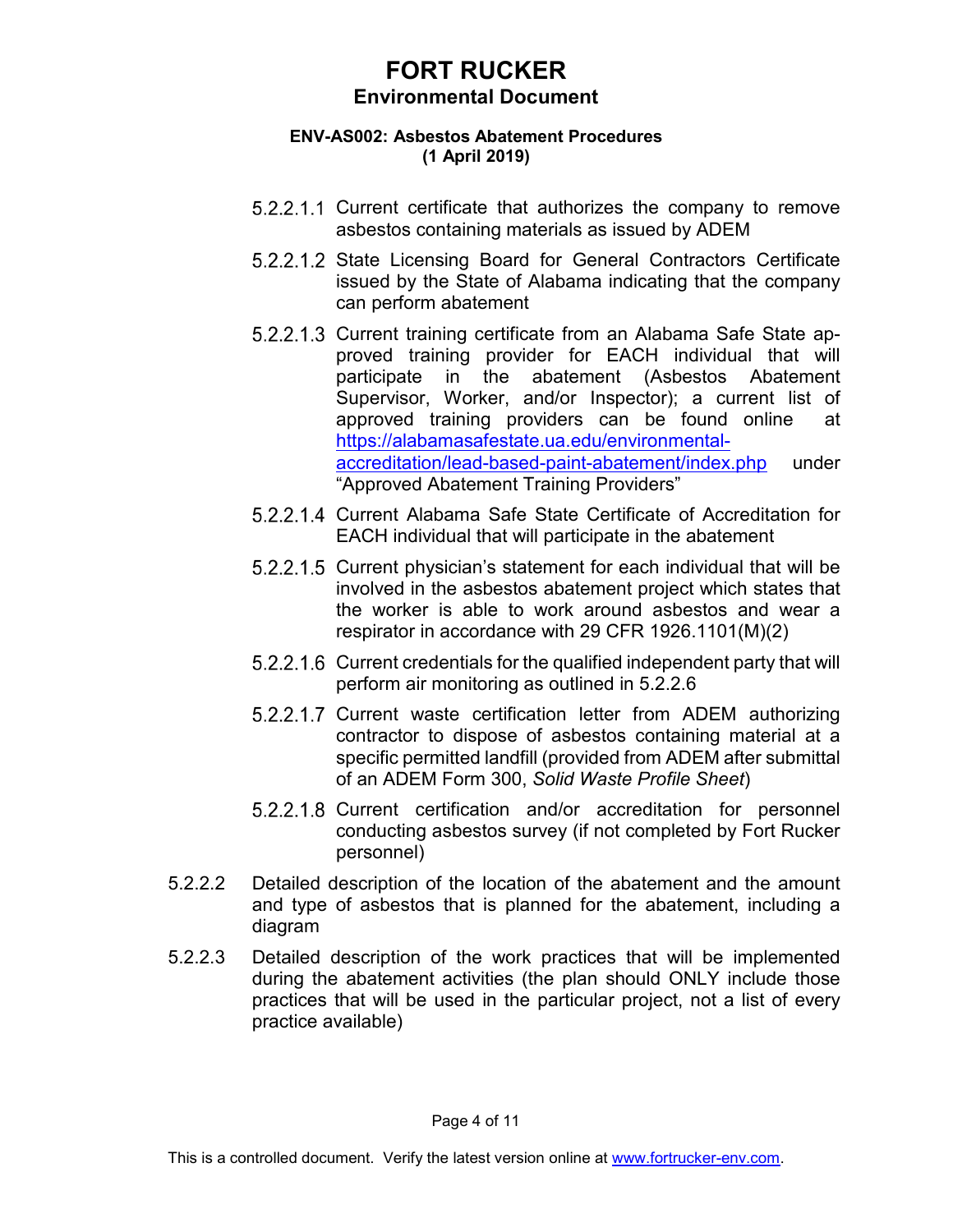### **ENV-AS002: Asbestos Abatement Procedures (1 April 2019)**

- 5.2.2.4 Description of PPE, including respirators, that will be used during the abatement operations as well as decontamination procedures that will be implemented
- 5.2.2.5 Description of all equipment to be utilized during the abatement and decontamination procedures that will be implemented to clean equipment. All abatement projects that will remove friable asbestos must have a shower onsite as part of the decontamination area. The shower must be equipped with a less than or equal to 5 micron filter. The filter will be disposed of as asbestos containing waste and the filtered water will be sent to the sanitary sewer after notification to the DPW Utilities Branch.
- 5.2.2.6 Air Monitoring Plan (to be conducted by a qualified independent party who has successfully passed a NIOSH 582 training course), including at a minimum:
	- 5.2.2.6.1 Details of monitoring for personnel during abatement operations; waivers for personnel monitoring will not be accepted
	- 5.2.2.6.2 Procedure for clearance samples after the job is complete taken by an independent party; the independent party must not be an employee of the abatement contractor
	- 5.2.2.6.3 Provisions for submitting copies of air monitoring results to the AMT and COR
- 5.2.2.7 Waste collection and shipment procedures, including:
	- Manifesting waste using USAACE Form 2736, *Waste Shipment Record* (available at [https://www.fortrucker-env.com/\)](https://www.fortrucker-env.com/) - the ORIGINAL manifest with all required signatures will be submitted to the AMT and COR within 10 days of the disposal action
	- 5.2.2.7.2 Information on the landfill that will be used for waste disposal (to include the permit for the abatement company to dispose of asbestos containing material which is obtained by submitting an ADEM Form 300)
	- 5.2.2.7.3 Provisions for providing copies of landfill weigh tickets to the AMT and COR
- 5.2.2.8 Procedures that will be implemented upon completion of the removal activities to ensure the work area is appropriately cleaned prior to receiving approval that the project is complete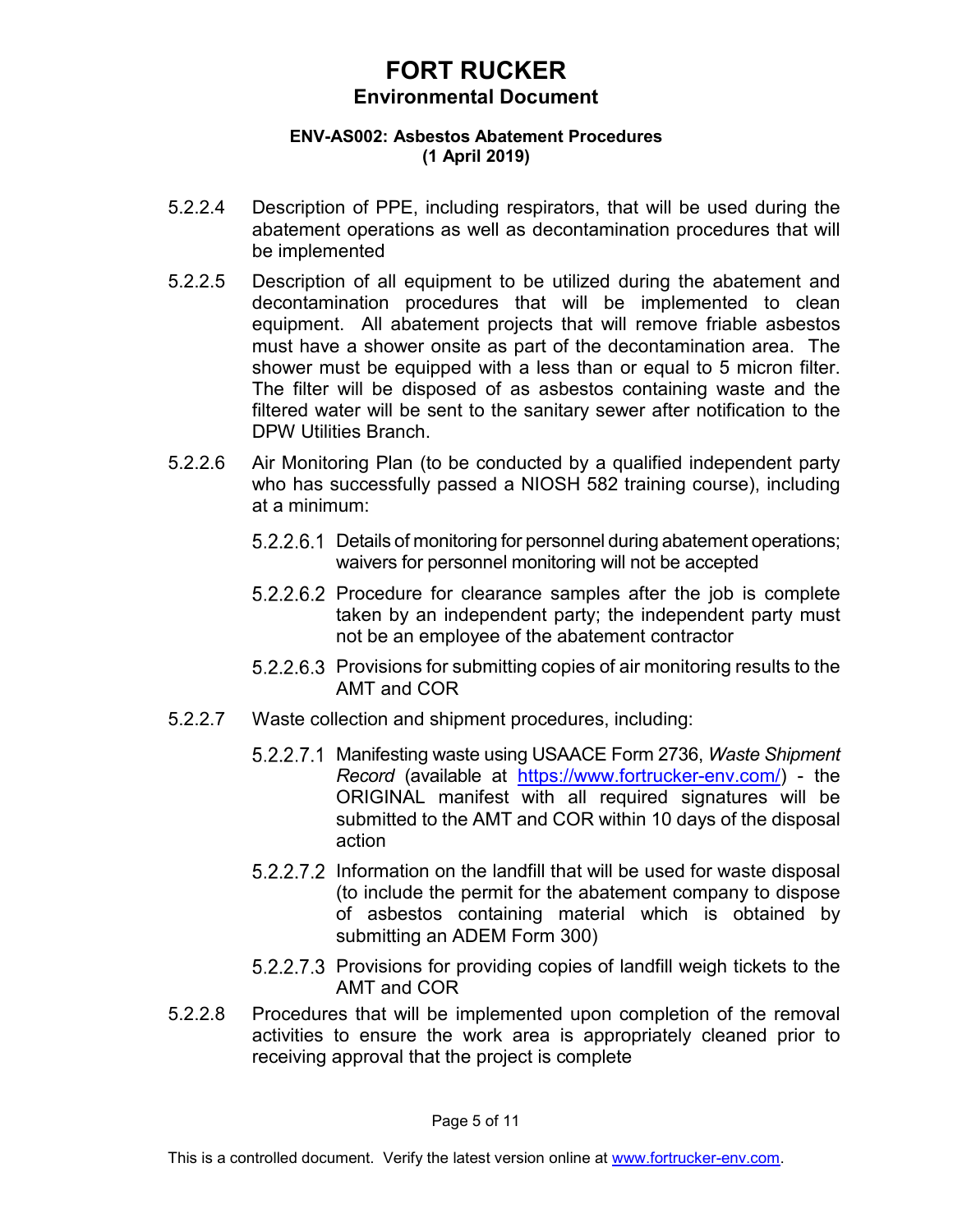### **ENV-AS002: Asbestos Abatement Procedures (1 April 2019)**

- 5.2.2.9 ADEM Form 496, *Notice of Demolition and/or Asbestos Removal*, that the contractor is PROPOSING to submit to ADEM (DO NOT SUBMIT UNTIL PLAN IS APPROVED)
- 5.2.2.10 Procedures for responding to an emergency medical situation or fire and for maintaining site security
- 5.2.3 After receiving written approval from the AMT and COR of the completed USAACE Form 2739, *Asbestos Abatement Work Plan*, the abatement company will submit ADEM Form 496 to the State of Alabama no later than 10 work days (does not include weekends or holidays) prior to the start of work. The company will list a representative from the AMT and the COR on the email traffic if the form is delivered to ADEM electronically. In the event that the form is mailed, provide the AMT and the COR a copy of the certified mail receipt. If it is faxed, provide a copy of the fax delivery confirmation to the AMT and the COR. In the event that a revision to this form is required, the abatement company will ensure that the AMT and the COR receive a copy of the revision. \*\*Note: The abatement company is required to notify the State of Alabama utilizing ADEM Form 496 regardless of the AMOUNT or TYPE of asbestos that is being removed. The AMT will provide the ADEM Form 496 with pertinent installation information pre-filled out.\*\*
- 5.2.4 Fort Rucker requires the removal of ALL known asbestos containing material prior to whole building demolition, regardless of if it is friable or Category I or Category II non-friable material.

### **5.3 During Abatement**

- 5.3.1 Schedule the request for the air handler to be turned off by contacting the COR; the COR will forward the request for turning off the air handler to the appropriate entity for execution. The request must be received when the approved ADEM Form 496 is sent to ADEM as outlined in 5.2.3 above; for those projects in areas where the facility manager has control over the air handlers, this action will be done internally, but a notification will be made to the AMT and COR for the project when the shut off is scheduled.
- 5.3.2 A copy of the complete approved asbestos abatement plan with all current certificates/accreditations/licenses will be at the job site at all times and available for review upon request.
- 5.3.3 Set up the area to be abated in accordance with the approved plan, to include utilizing appropriate signage and containment, to include the dumpster; containment will be constructed of at least 6 mil clear polyethylene sheeting. The contractor will ensure that a view port exists that looks into the containment wherever feasible for QAE/QC/PE personnel to observe work without having to don PPE and respirators. A shower facility with wastewater collection/filtration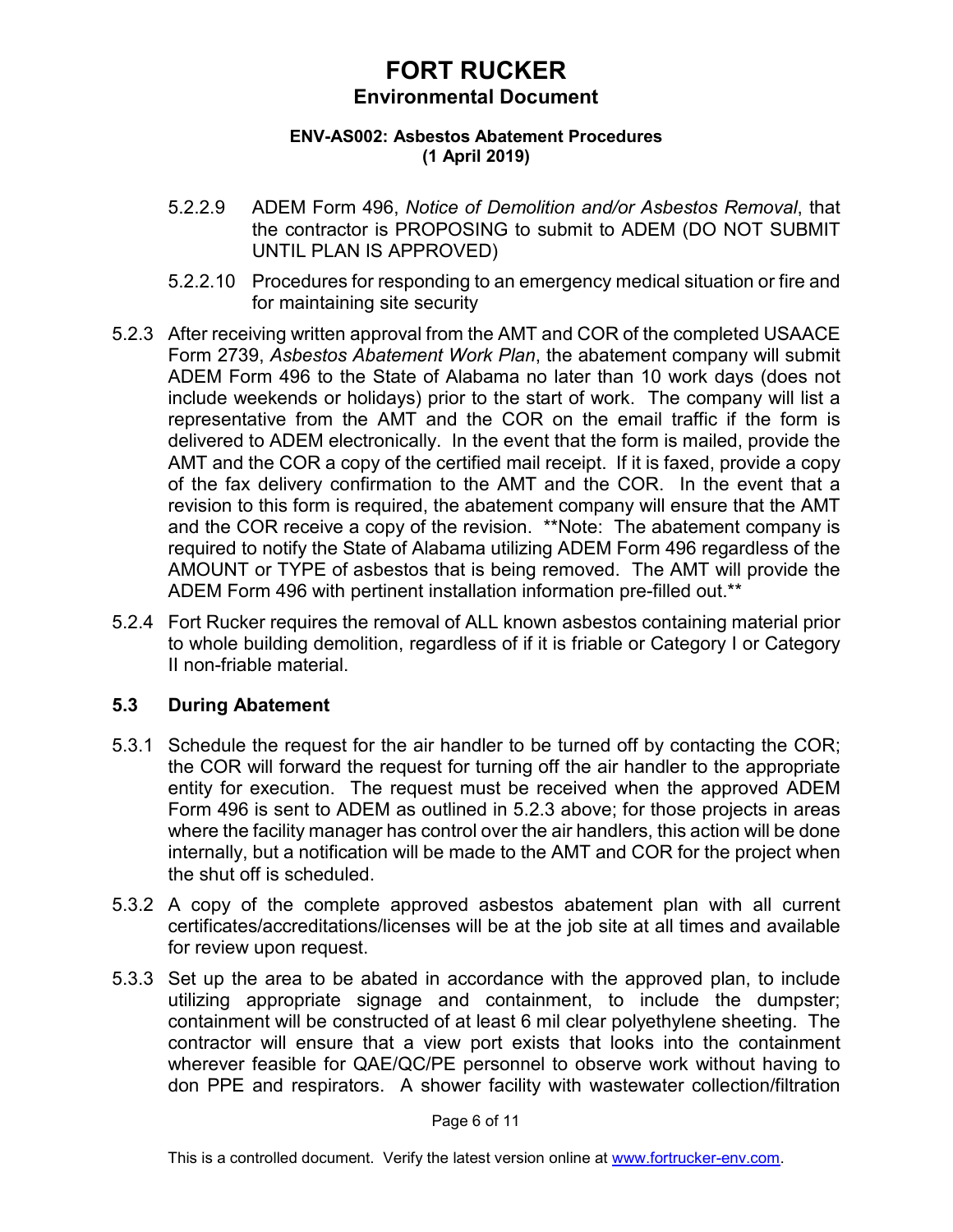#### **ENV-AS002: Asbestos Abatement Procedures (1 April 2019)**

MUST be provided by the abatement contractor when working with friable asbestos.

- 5.3.4 Take photographs documenting the areas that will be abated (to be done by the prime or abatement contractor under the supervision of the QAE or PE).
- 5.3.5 Independent Party Air Monitoring
	- 5.3.5.1 The independent party air monitoring contractor/company will be provided with a copy of the abatement specifications and the relevant inspection report prior to the abatement commencing
	- 5.3.5.2 Conduct personnel and area air monitoring. Any deficiencies will be communicated to the COR. The COR will have the abatement contractor correct the deficiencies. Air monitoring results will be posted at the project site daily for review by workers and all government representatives.
- 5.3.6 QAE/PE and QC Oversight
	- 5.3.5.3 During demolition (not renovation) projects, the QAE or PE along with QC personnel (recommended to be accompanied by an AHERAcertified, state-accredited asbestos inspector) will observe conditions periodically on-site during demolition and will complete the following tasks:
		- 5.3.5.3.1 Complete an asbestos abatement compliance review during the abatement process
		- $5.3.5.3.2$  Perform a walk through survey of the building prior to demolition to assure the identified ACM has been removed
		- 5.3.5.3.3 Observe the building demolition process for previously unidentified ACM
		- 5.3.5.3.4 If previously unidentified ACM is observed during the demolition process, stop the demolition process and take appropriate action to assist in preventing visible emissions
		- 5.3.5.3.5 Report the discovery of previously unidentified ACM to the AMT, COR and the Environmental Coordinator; this material must then be removed prior to the building demolition
		- 5.3.5.3.6 Issue a report to the AMT and COR on observations and events noted during demolition
		- 5.3.5.3.7 A copy of all project review documentation generated by QAE/PE and QC personnel will be sent to the COR who will forward a copy to the AMT

Page 7 of 11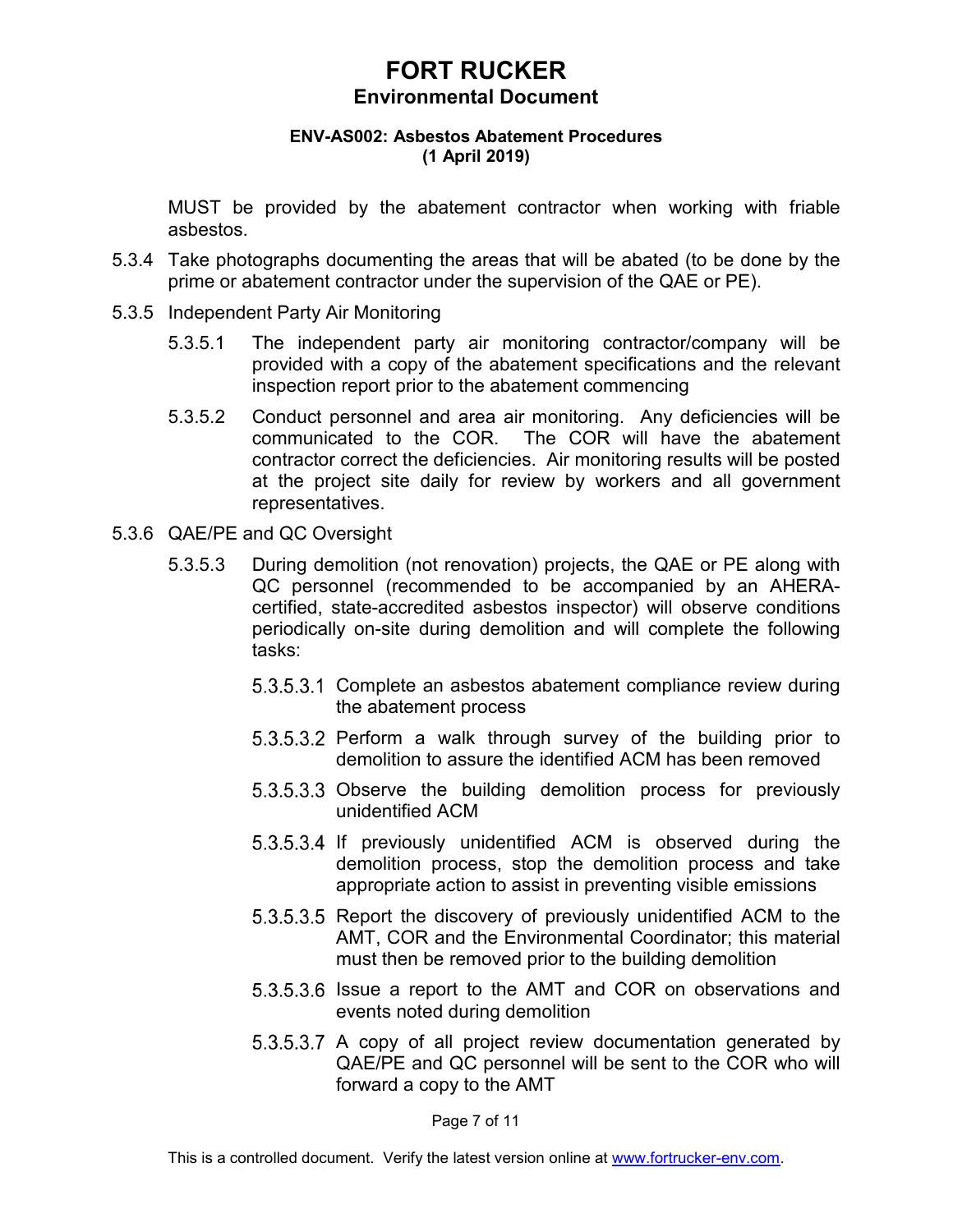#### **ENV-AS002: Asbestos Abatement Procedures (1 April 2019)**

### **5.4 Project Clearance**

- 5.4.1 Inspection
	- 5.4.1.1 A post abatement clearance will be conducted by a QAE/PE inspector who is a trained asbestos supervisor or accompanied by a trained asbestos supervisor at the direction of the COR along with the QC
	- 5.4.1.2 The QAE/PE and the QC inspector will each perform a visual inspection of the abatement site to ensure all ACM has been removed and will complete USAACE Form 2738, *Asbestos Abatement Compliance Checklist*. A copy of these checklists will be provided to the AMT and the COR.
	- 5.4.1.3 After a review of the post abatement inspection and air sampling data, the AMCO or AMT-designated trained asbestos supervisor will issue a clearance letter to the project proponent and COR. Air monitoring data not within regulatory limits will be referred to the Industrial Hygienist for consultation with the AMT and the COR.
	- 5.4.1.4 Once the area has been cleared, the contractor will contact the COR to forward the request to turn on the air handler to the appropriate entity. For those projects in areas where the facility manager has control over the air handlers, this action will be done internally, but a notification will be made to the AMT and COR for the project when this is scheduled.
	- 5.4.1.5 At the recommendation of the QAE/PE inspector, the COR will release the building for renovation/demolition or other use
	- 5.4.1.6 If the project is not under direct control of DPW, the responsible party (Corps of Engineers, Army Medical Command, etc.) will request to be accompanied by a trained asbestos supervisor from DPW or provide their own accredited asbestos supervisor to perform the steps outlined above while accompanied by the responsible party's Quality Assurance representative or Project Manager (government employee)
- 5.4.2 Waste Disposal
	- 5.4.2.1 The abatement contractor must notify the AMT or COR 24 hours prior to the transport of the waste. All waste transportation must be documented on USAACE Form 2736, *Waste Shipment Record*, prior to transport. For weekend abatement projects, the waste will not leave the installation until Monday morning. No waste shipments will be made on the weekend without prior approval.
	- 5.4.2.2 The AMCO or other designated government employee (DPW-ENRD or DPW QAE only) will sign USAACE Form 2736, *Waste Shipment Record*.

Page 8 of 11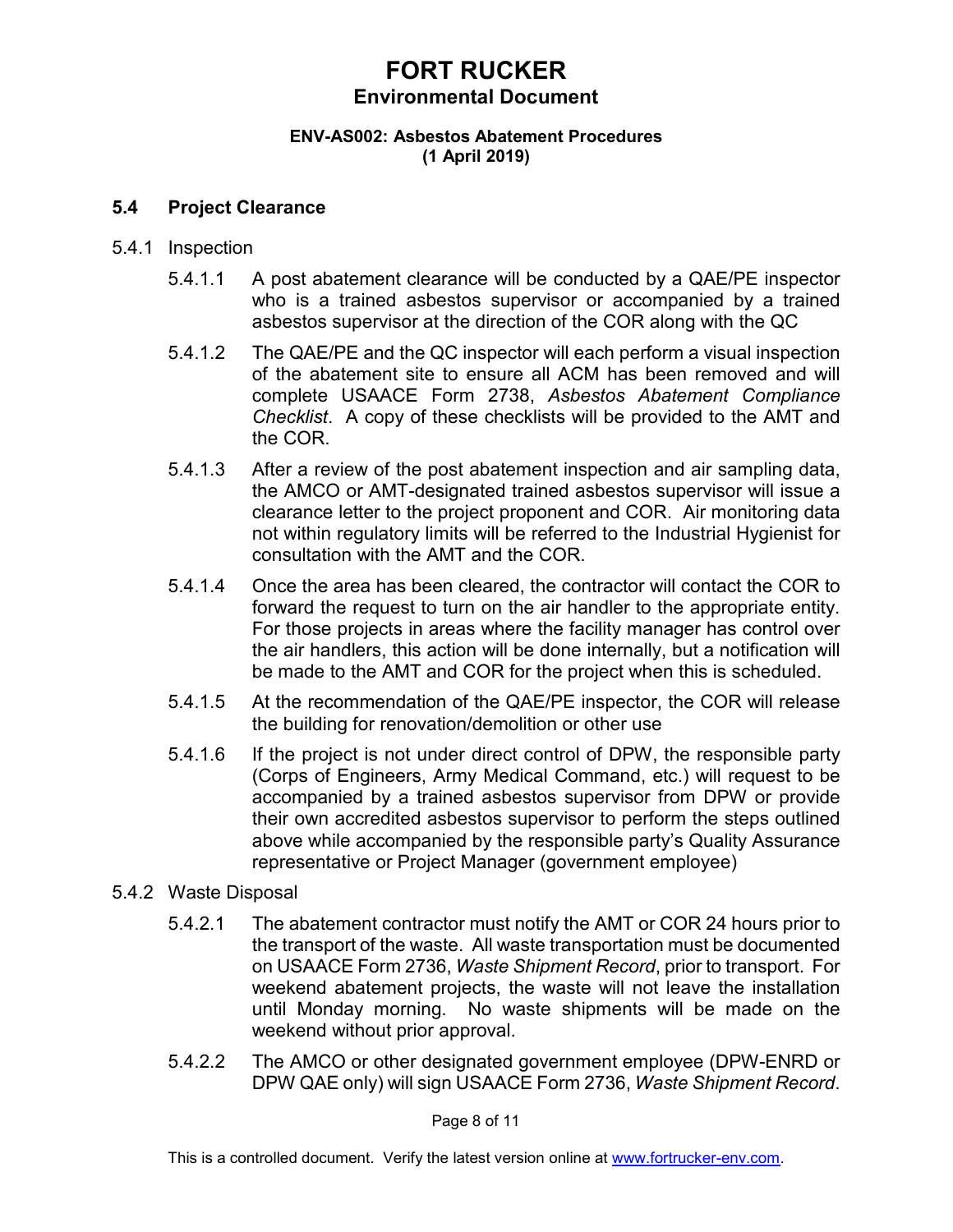### **ENV-AS002: Asbestos Abatement Procedures (1 April 2019)**

The abatement contractor and transportation firm will also sign USAACE Form 2736.

- 5.4.2.3 Asbestos waste will be transported in enclosed trailers or dumpsters. Trailers or dumpsters will be lined with a minimum of 6-mil poly sheeting.
- 5.4.2.4 Ensure all bags/containers are labeled in accordance with the following label example (this applies only to the bags or containers, NOT the trailer or dumpster after it leaves the job site):



Page 9 of 11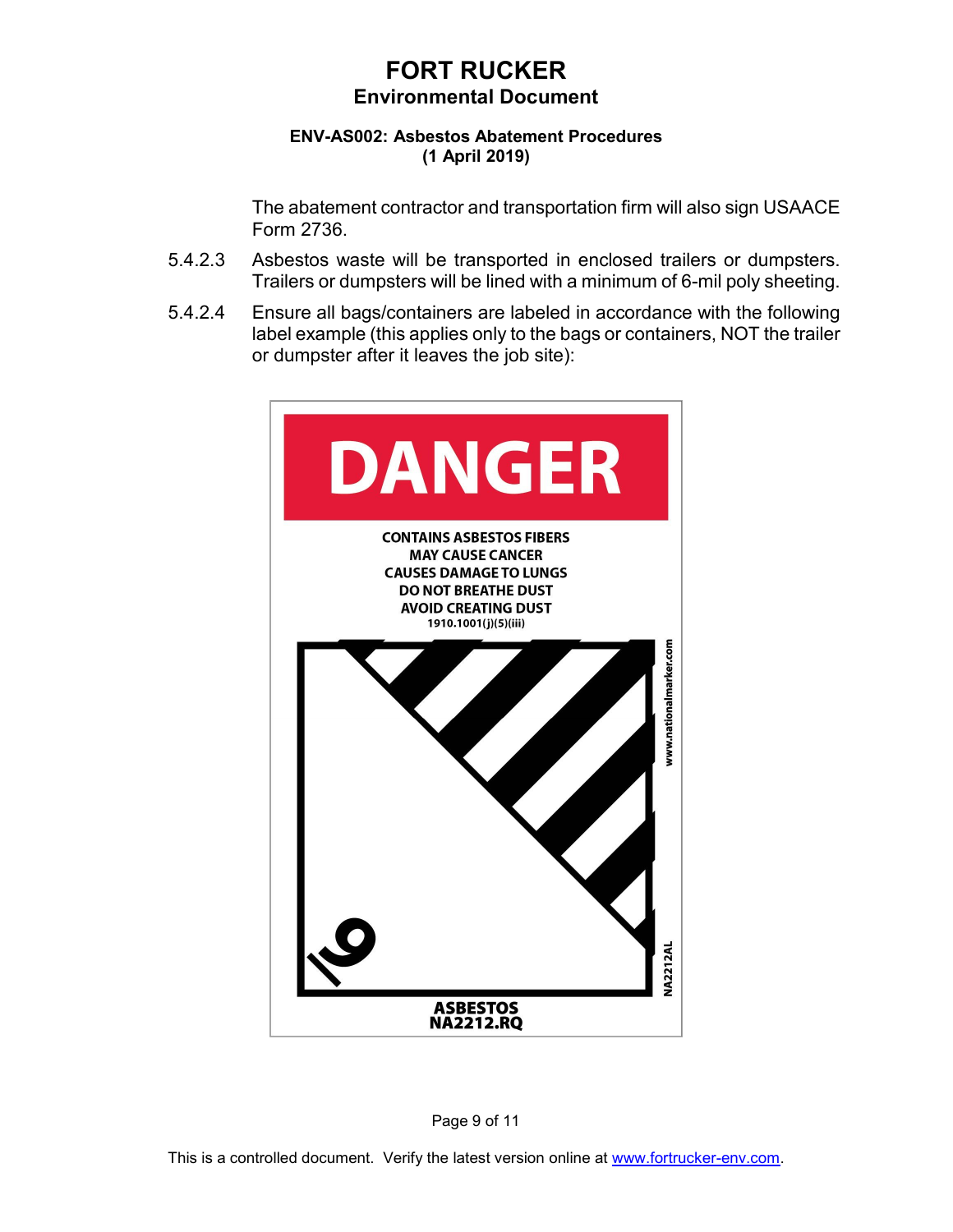### **ENV-AS002: Asbestos Abatement Procedures (1 April 2019)**

- 5.4.2.5 Each project will have its own dumpster. Asbestos waste will be removed from Fort Rucker after each abatement project is finished. In the event of a multi-phased project, the dumpster can remain on site as long as it is secured, labeled, and covered appropriately to eliminate individuals from accessing the dumpster. If friable and non-friable asbestos are co-mingled, the entire dumpster must be disposed as friable asbestos in an appropriate ADEM permitted landfill as outlined in 5.4.2.6 below.
- 5.4.2.6 ACM may be disposed of in any permitted landfill in Alabama with written approval from ADEM, following the special waste provisions found in ADEM regulations at ADEM Administrative Code 335-13-4-.26(2). Approval is obtained by the contractor by submitting an ADEM Form 300 for processing. The type of asbestos to be disposed (friable or nonfriable) must match the ADEM Form 300 that the contractor is utilizing for waste disposal as there are greater landfill restrictions for friable asbestos.
- 5.4.2.7 The landfill operator must also sign USAACE Form 2736, *Waste Shipment Record*
- 5.4.3 Required Closeout Documents to be turned in to the AMT and COR (with the exception of 5.4.3.1, all other documentation may be submitted electronically):
	- 5.4.3.1 The ORIGINAL hard copy USAACE Form 2736 containing all required signatures within 10 work days of disposal
	- 5.4.3.2 Any weigh tickets provided by the landfill
	- 5.4.3.3 Copy of the daily log for the abatement project and any reports generated by independent party oversight
	- 5.4.3.4 Air Monitoring report for both personnel and area, to include the clearance sample results and applicable chain of custody forms; and manometer read outs showing that the appropriate negative pressure was maintained during the abatement operation
	- 5.4.3.5 Copy of the completed USAACE Form 2738, *Asbestos Abatement Compliance Checklist*
	- 5.4.3.6 Before and after color photographs of areas that were abated (to be done by the prime or abatement contractor under the supervision of the QAE or PE)
	- 5.4.3.7 Building drawings denoting areas that have been abated